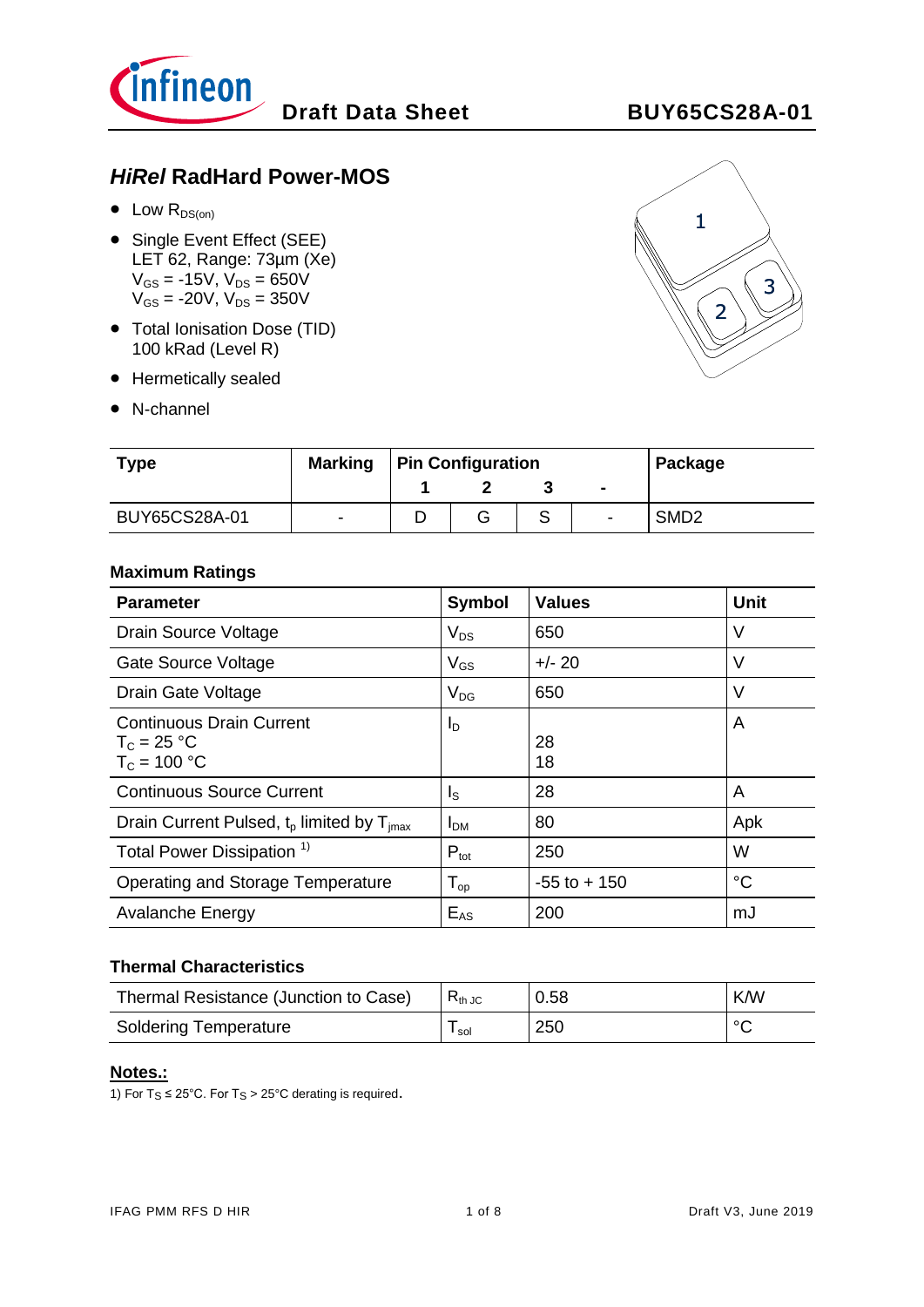

# **Draft Data Sheet BUY65CS28A-01**

**Electrical Characteristics, at T<sub>A</sub>=25°C; unless otherwise specified** 

| <b>Parameter</b>                                                                                          | <b>Symbol</b>                                        | <b>Values</b>                |                          |                          | <b>Unit</b>          |
|-----------------------------------------------------------------------------------------------------------|------------------------------------------------------|------------------------------|--------------------------|--------------------------|----------------------|
|                                                                                                           |                                                      | min. typ.                    |                          | max.                     |                      |
| <b>DC Characteristics</b>                                                                                 |                                                      |                              |                          |                          |                      |
| Breakdown Voltage Drain to Source<br>$I_D = 0.25 \text{mA}, V_{GS} = 0V$                                  | BV <sub>DSS</sub>                                    | 650                          | $\overline{\phantom{a}}$ |                          | V                    |
| Temperature Coefficiend of BV <sub>DSS</sub>                                                              | $\Delta$ BV <sub>DSS</sub> / $\Delta$ T <sub>J</sub> | $\overline{\phantom{a}}$     | 1.05                     | $\overline{\phantom{a}}$ | $V$ <sup>o</sup> $C$ |
| Gate Threshold Voltage<br>$I_D = 1.0 \text{mA}, V_{DS} \geq V_{GS}$                                       | $V_{GS(th)}$                                         | 2.0                          | $\blacksquare$           | 4.0                      | V                    |
| Gate to Source Leakage Current<br>$V_{DS} = 0V$ , $V_{GS} = +/- 20V$                                      | I <sub>GSS</sub>                                     |                              | $\overline{\phantom{a}}$ | $+/-100$                 | nA                   |
| <b>Drain Current</b><br>$V_{DS} = 520V, V_{GS} = 0V$                                                      | $I_{DSS}$                                            | $\qquad \qquad \blacksquare$ | $\overline{\phantom{a}}$ | 25                       | μA                   |
| Drain Source On Resistance <sup>1)</sup><br>$V_{GS}$ = 10V, $I_D$ = 18A                                   | $r_{DS(ON)}$                                         | $\qquad \qquad \blacksquare$ | 116                      | 150                      | $m\Omega$            |
| Source Drain Diode, Forward Voltage 1), 2)<br>$V_{GS} = 0V$ , $I_S = 28A$                                 | $V_{SD}$                                             |                              | $\overline{\phantom{a}}$ | 1.2                      | V                    |
| <b>AC Characteristics</b>                                                                                 |                                                      |                              |                          |                          |                      |
| <b>Turn-on Delay Time</b><br>$V_{DD}$ = 50% $V_{DS}$ , $I_D$ = 18A, R <sub>G</sub> = 4.7 $\Omega$         | $t_{d(ON)}$                                          |                              | 22                       | 28                       | ns                   |
| <b>Rise Time</b><br>$V_{DD} = 50\% V_{DS}$ , $I_D = 18A$ , $R_G = 4.7\Omega$                              | $t_{r}$                                              | $\overline{\phantom{a}}$     | 16                       | 20                       | ns                   |
| <b>Turn-off Delay Time</b><br>$V_{DD} = 50\% V_{DS}$ , $I_D = 18A$ , $R_G = 4.7\Omega$                    | $t_{d(OFF)}$                                         |                              | 53                       | 80                       | ns                   |
| <b>Fall Time</b><br>$V_{DD}$ = 50% $V_{DS}$ , $I_D$ = 18A, R <sub>G</sub> = 4.7 $\Omega$                  | $t_{\rm f}$                                          |                              | $\overline{7}$           | 15                       | ns                   |
| <b>Reverse Recovery Time</b><br>$V_{DD} \le 50V$ , $I_D = 28A$                                            | $t_{rr}$                                             |                              | 990                      | 1080                     | ns                   |
| <b>Common Source Input Capacitance</b><br>$V_{DS}$ = 100V, $V_{GS}$ = 0V, f = 1.0MHz                      | $C_{iss}$                                            | 4.1                          | 4.8                      | 5.5                      | nF                   |
| <b>Common Source Output Capacitance</b><br>$V_{DS}$ = 100V, $V_{GS}$ = 0V, f = 1.0MHz                     | $C_{\rm oss}$                                        | 120                          | 146                      | 170                      | рF                   |
| <b>Common Source</b><br><b>Reverse Transfer Capacitance</b><br>$V_{DS}$ = 100V, $V_{GS}$ = 0V, f = 1.0MHz | $C_{\text{rss}}$                                     | 5                            | 11                       | 17                       | рF                   |
| <b>Gate Resistance</b>                                                                                    | $R_G$                                                |                              | 0.85                     |                          | Ω                    |
| <b>Total Gate Charge</b><br>$V_{DD} = 50\% V_{DS}$ , $V_{GS} = 10V$ , $I_D = 28A$                         | $\mathsf{Q}_{\mathsf{G}}$                            |                              | 67                       | 85                       | nC                   |

#### **Notes.:**

1) Pulsed Measurement: Pulse Width < 300µs, Duty Cycle <2.0%.

2) Measured within 2.0 mm of case.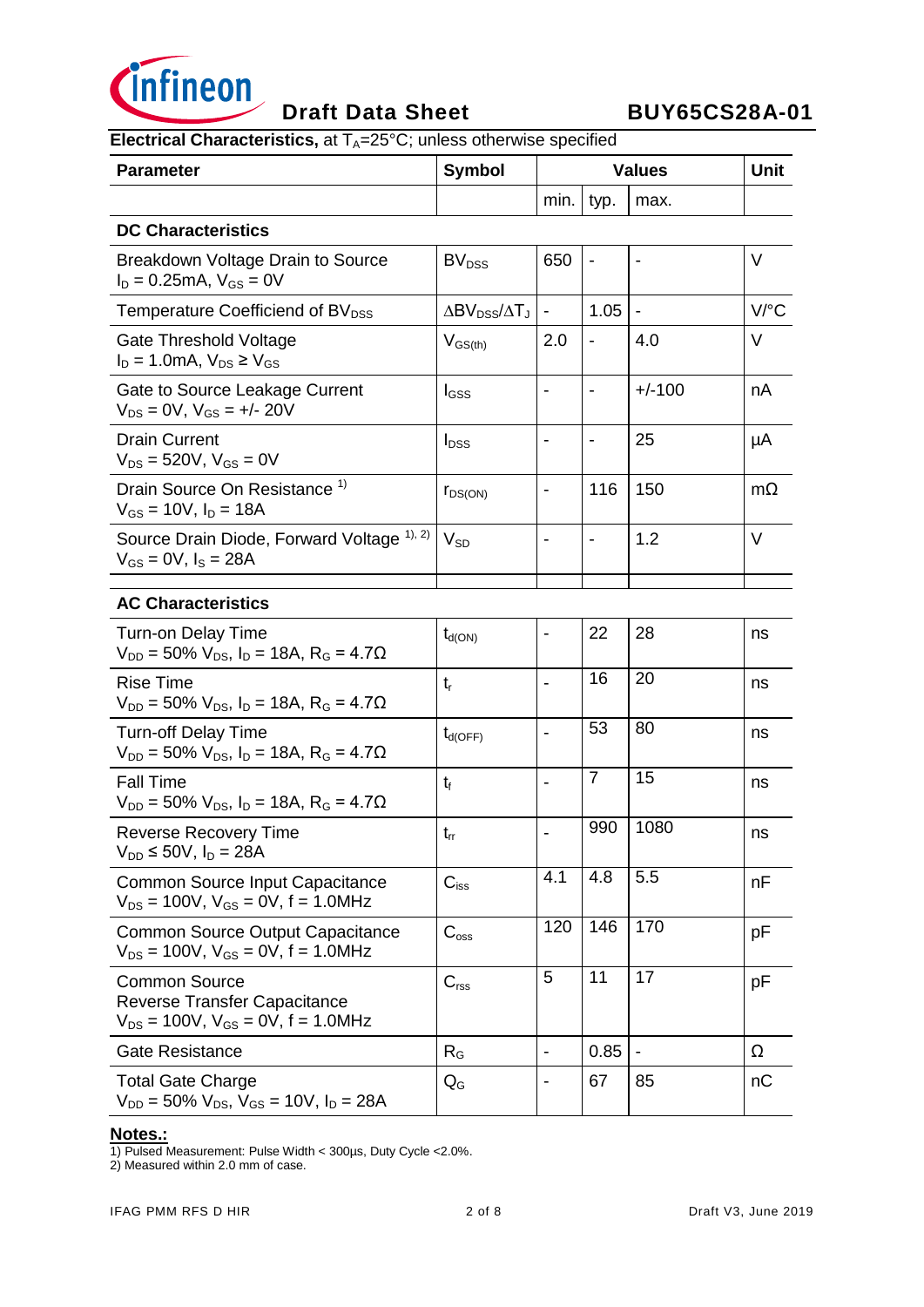

## **Electrical Characteristics**

at  $T_A$ =125°C; unless otherwise specified

| <b>Parameter</b>                                                        | <b>Symbol</b> | <b>Values</b> |          | <b>Unit</b> |
|-------------------------------------------------------------------------|---------------|---------------|----------|-------------|
|                                                                         |               | min.          | max.     |             |
| <b>DC Characteristics</b>                                               |               |               |          |             |
| Gate Threshold Voltage<br>$I_D = 1.0 \text{mA}, V_{DS} \geq V_{GS}$     | $V_{GS(th)}$  | 1.5           |          | V           |
| Gate to Source Leakage Current<br>$V_{DS} = 0V$ , $V_{GS} = +/- 20V$    | $I_{GSS}$     |               | $+/-200$ | nA          |
| <b>Drain Current</b><br>$V_{DS}$ = 520V, $V_{GS}$ = 0V                  | $I_{DSS}$     |               | 250      | μA          |
| Drain Source On Resistance <sup>1)</sup><br>$V_{GS}$ = 10V, $I_D$ = 18A | $r_{DS(ON)}$  |               | 0.26     | Ω           |

#### **Notes.:**

1) Pulsed Measurement: Pulse Width < 300µs, Duty Cycle <2.0%.

#### **Electrical Characteristics**

at  $T_A = -55^{\circ}C$ ; unless otherwise specified

| <b>Parameter</b>          | <b>Symbol</b> | <b>Values</b> |      | <b>Unit</b> |
|---------------------------|---------------|---------------|------|-------------|
|                           |               | min.          | max. |             |
| <b>DO Okazantezintina</b> |               |               |      |             |

#### **DC Characteristics**

| Gate Threshold Voltage                       | $V$ GS(th) | .5U |  |
|----------------------------------------------|------------|-----|--|
| $I_D = 1.0 \text{mA}$ , $V_{DS} \geq V_{GS}$ |            |     |  |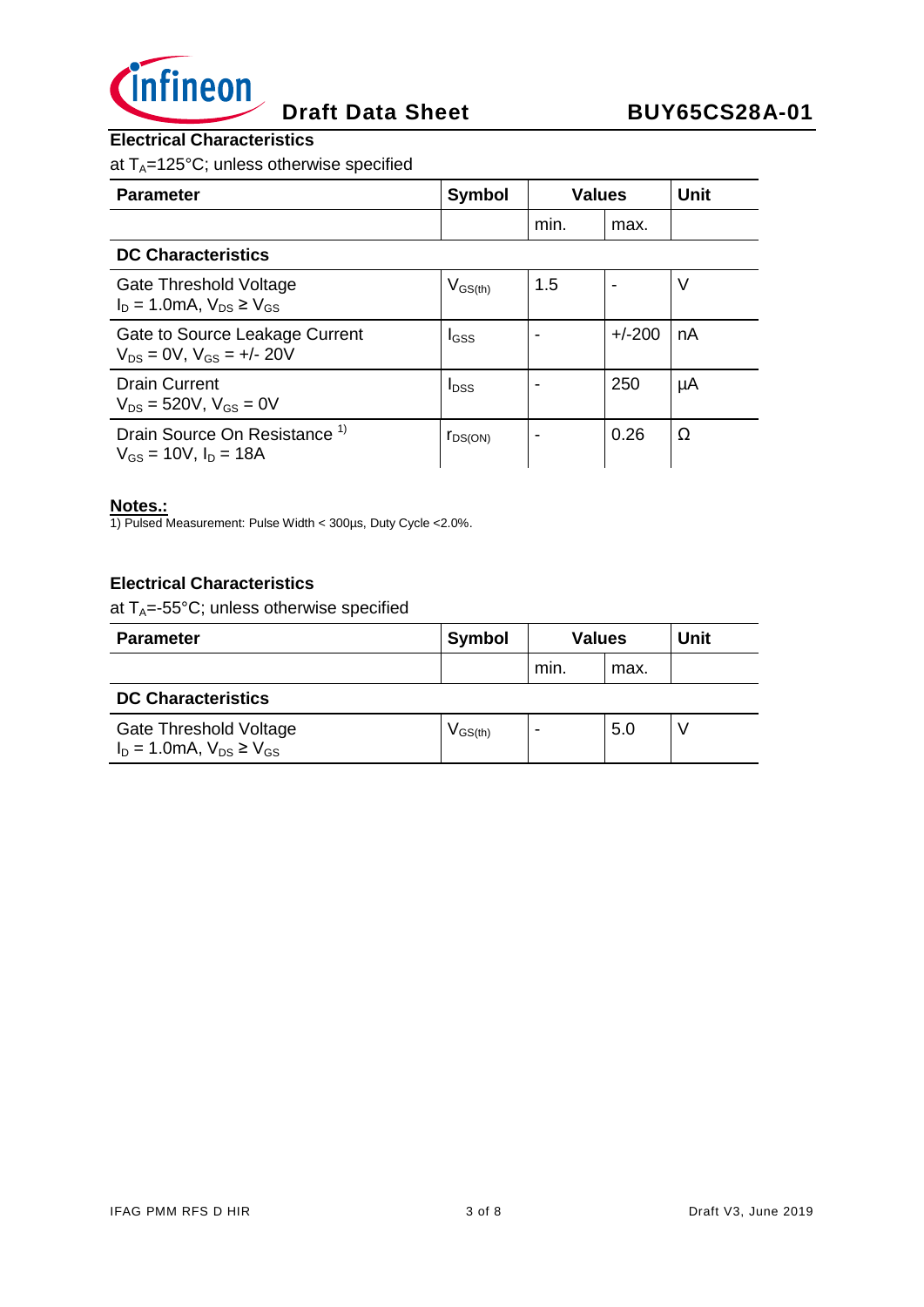

## **1 Safe operating area**

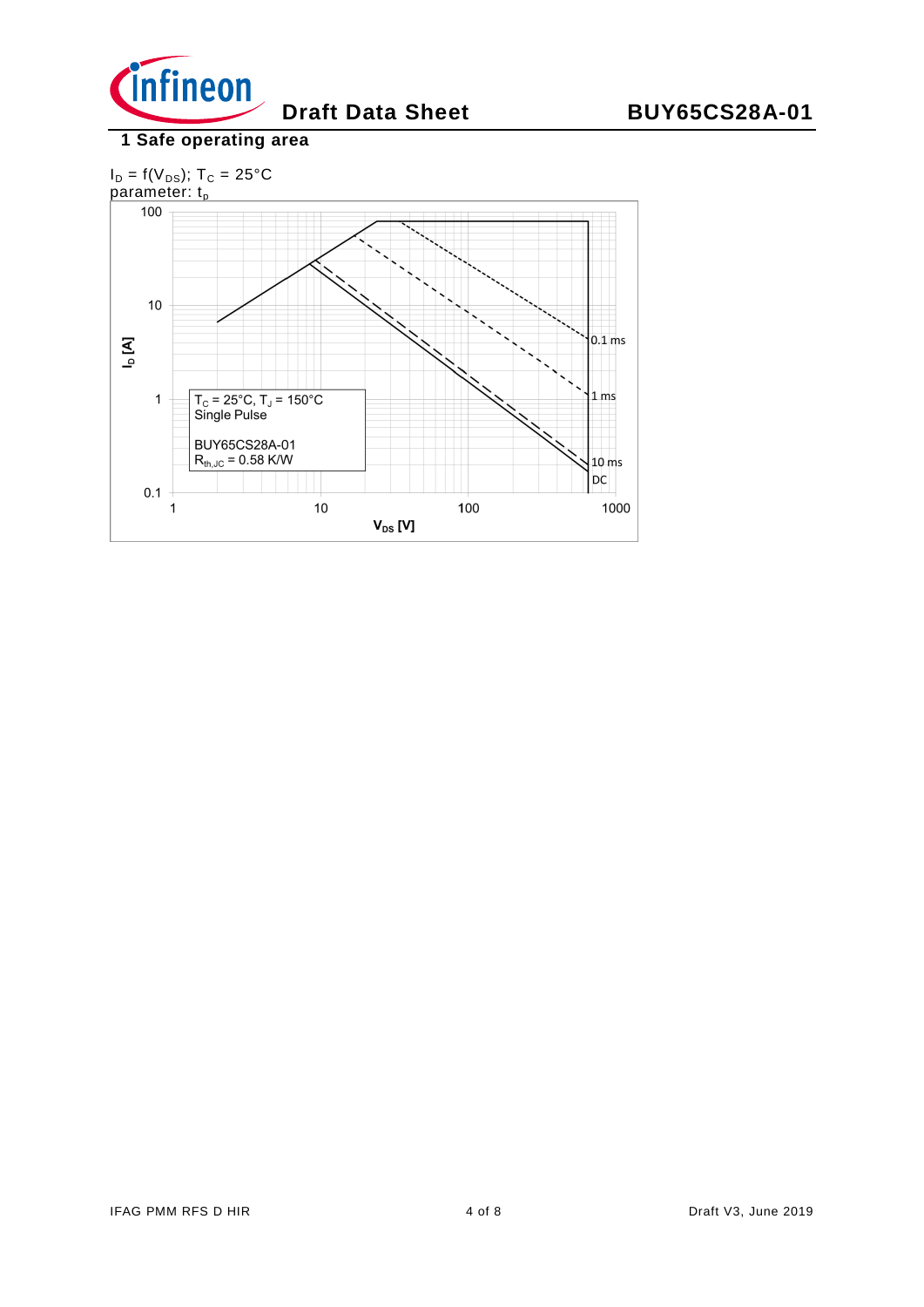

# **Draft Data Sheet BUY65CS28A-01**

**2 Typ. gate threshold voltage**

$$
I_D = f(T_j)
$$
  

$$
I_D = 1mA
$$



#### **4 Typ. forward characteristics of reverse diode**

 $I_F = f(V_{SD})$ parameter: T<sub>i</sub>



### **3 Typ. drain-source on-state resistance**



#### **5 Typ. drain-source breakdown voltage**

 $BV_{DSS} = f(T_j)$  $I_D = 250\mu A$ 

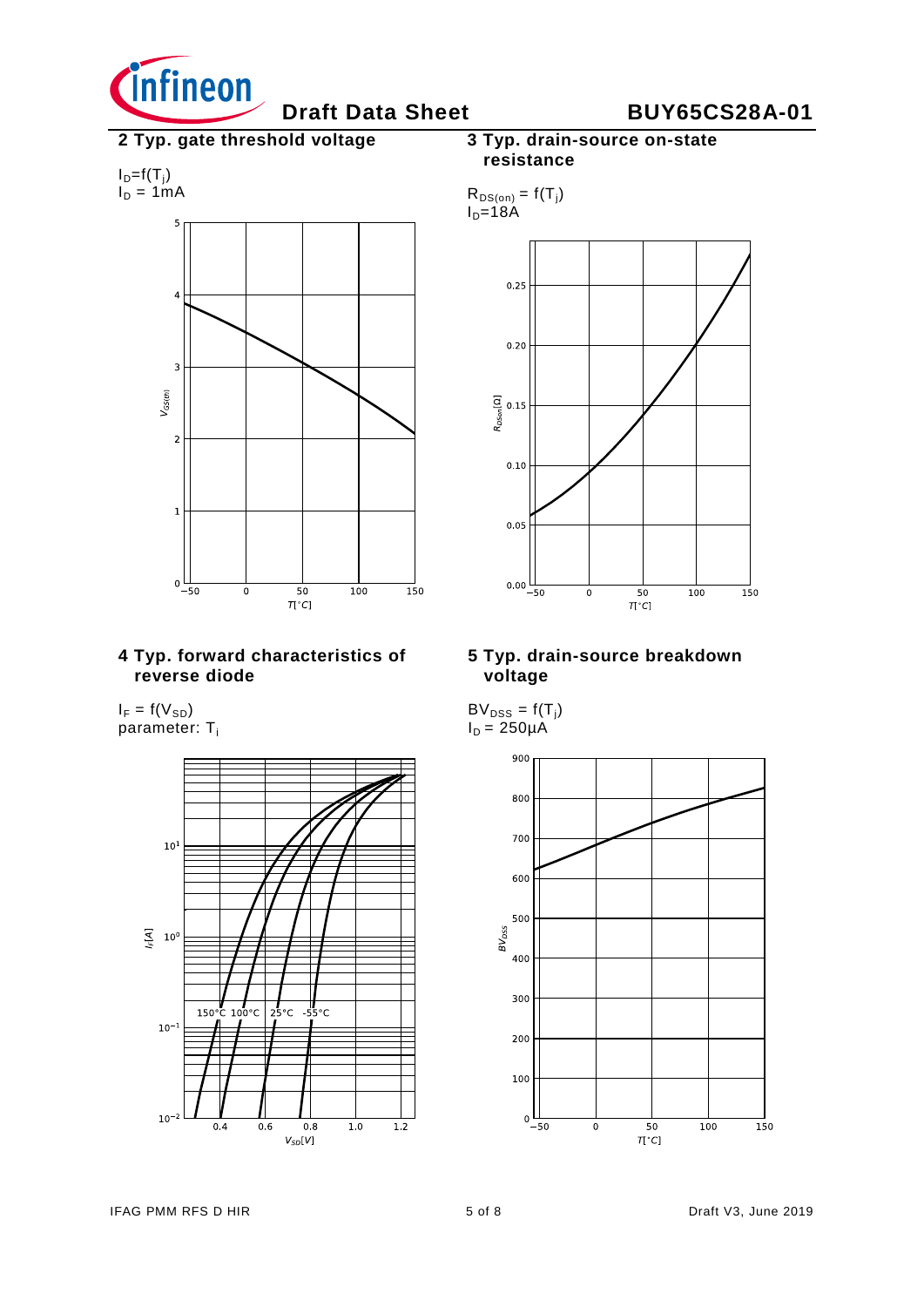

# **6 Typ. capacitances**

$$
C = f(V_{DS})
$$
;  $V_{GS} = 0$  V; f = 1 MHz



## **7 Typ. gate charge**